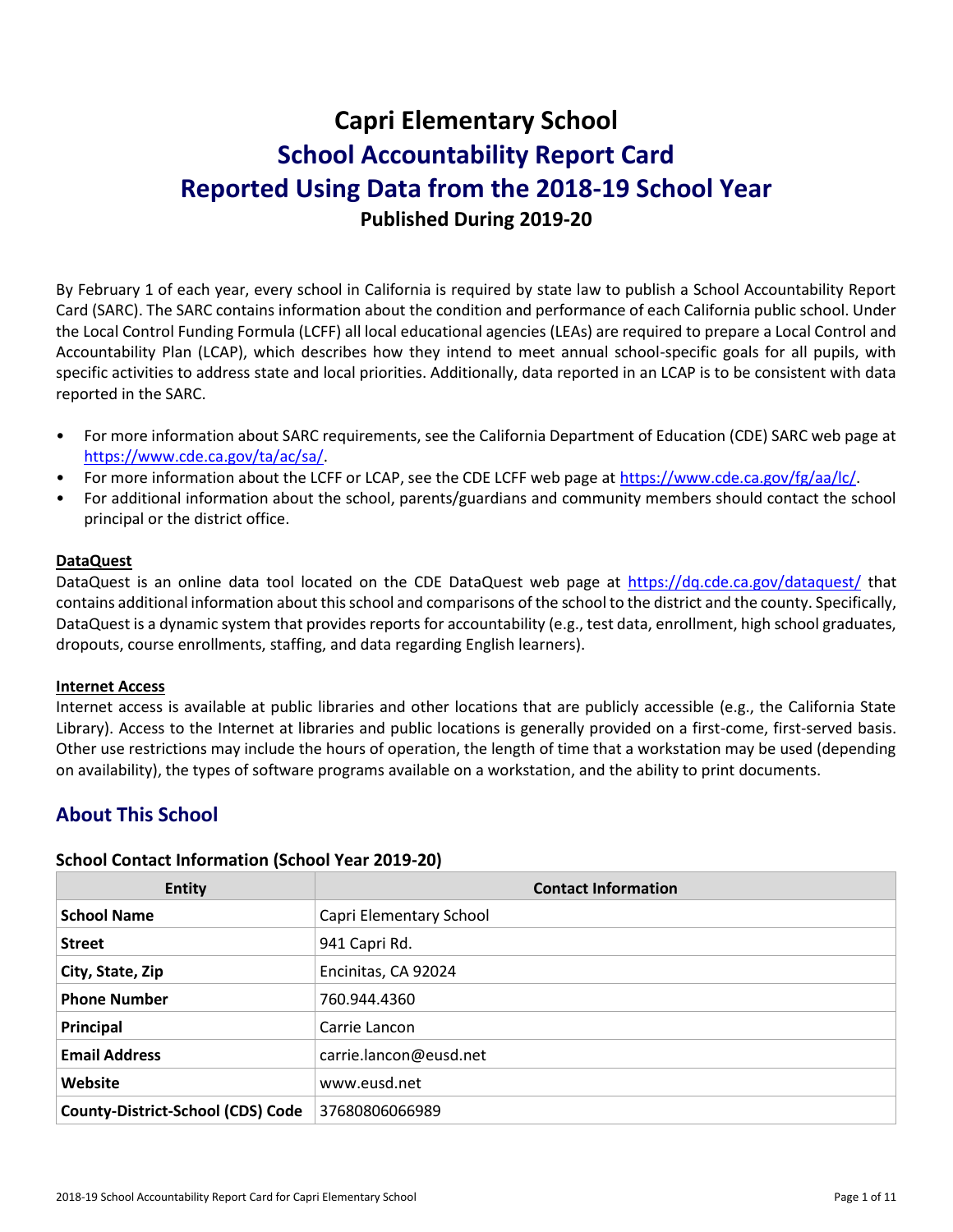| <b>Entity</b>        | <b>Contact Information</b>                        |
|----------------------|---------------------------------------------------|
| <b>District Name</b> | <b>Encinitas Union Elementary School District</b> |
| <b>Phone Number</b>  | 760.944.4300                                      |
| Superintendent       | Andrée Grey                                       |
| <b>Email Address</b> | andree.grey@eusd.net                              |
| Website              | www.eusd.net/pages/default.aspx                   |

### **School Description and Mission Statement (School Year 2019-20)**

Capri Elementary School has served the community of Leucadia in north coastal San Diego County since opening in 1969. Our families describe our K-6 school of 700 students as a "hidden jewel overlooking the Pacific" and is a California Distinguished School.

Capri's students are culturally, linguistically, and economically diverse. Capitalizing on our diverse cultural resources, Capri has developed an exemplary Dual Language Immersion program in Spanish, which serves students from throughout the district. The Dual Language Immersion Program is a challenging and rigorous academic program in which Spanish is used as the primary language of instruction. The program implements a 90/10-immersion model in which K-1 students receive 90% of their instruction in Spanish and 10% in English. Each year after first grade, the percentage of time instructed in English in core subjects increases by 10% annually, until 4th -6th grade, which is 50/50. The goals of the program are: academic excellence, fluency and literacy in both languages, and cross-cultural understanding.

Capri's attendance area is also home to many local artists. Building on the artistic and eclectic personality of our neighborhood, Capri also enriches academic learning by infusing visual and performing arts throughout our school-wide program. Capri parents actively support and enhance student learning through generous volunteerism.

Thanks to our PTA and Encinitas Education Foundation, we engage music, science, art, and PE consultants who further enrich our students' experience at Capri. Capri's talented teachers are highly educated, intelligent, caring, and collaborative. Capri's students are sensitive, curious, imaginative, and hard-working. Together, we share our beautiful campus, pursuing our vision of exceptional learning for every child.

| <b>Grade Level</b>      | <b>Number of Students</b> |
|-------------------------|---------------------------|
| Kindergarten            | 106                       |
| Grade 1                 | 99                        |
| Grade 2                 | 106                       |
| Grade 3                 | 96                        |
| Grade 4                 | 108                       |
| Grade 5                 | 93                        |
| Grade 6                 | 111                       |
| <b>Total Enrollment</b> | 719                       |

### **Student Enrollment by Grade Level (School Year 2018-19)**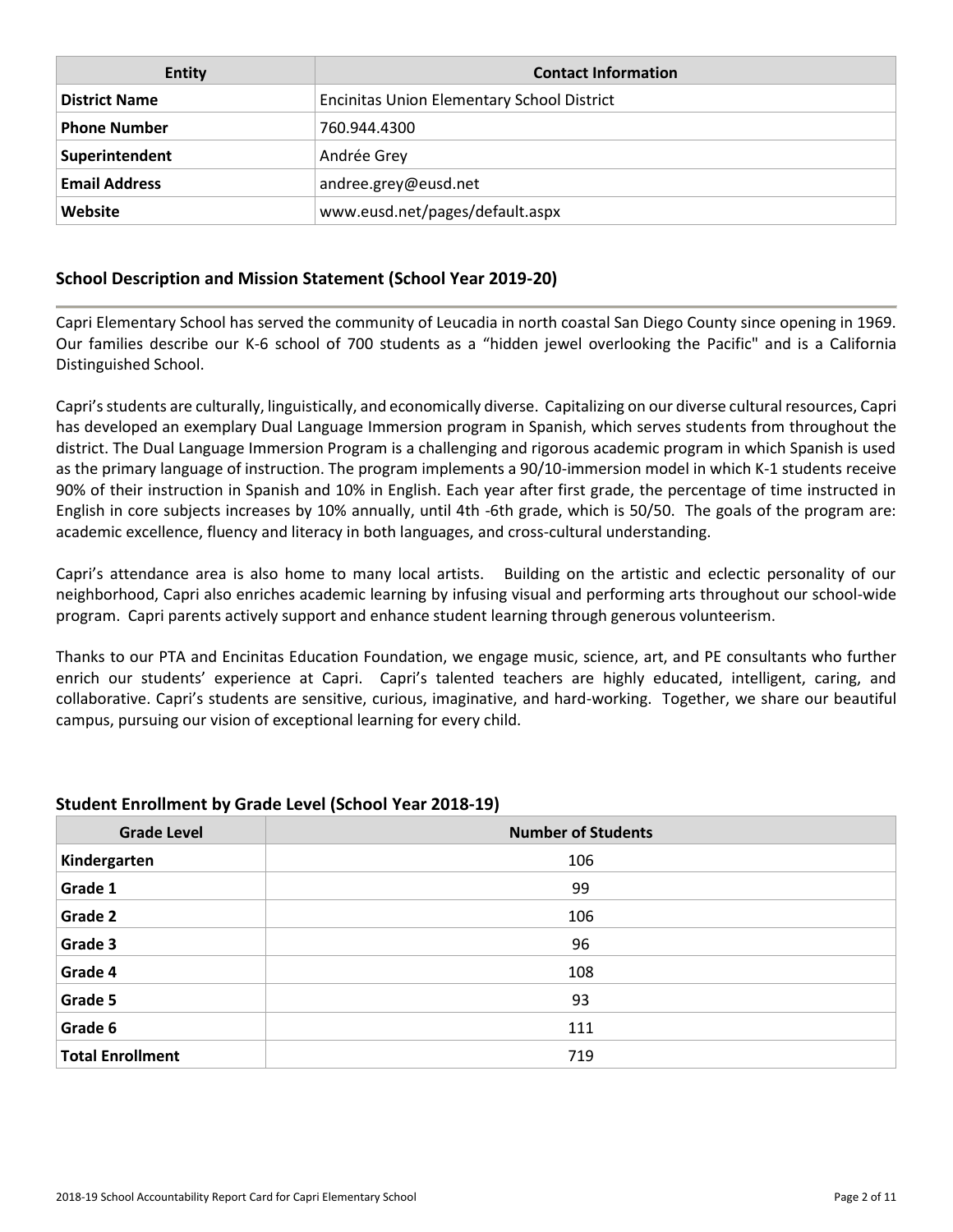### **Student Enrollment by Group (School Year 2018-19)**

| <b>Student Group</b>                   | <b>Percent of Total Enrollment</b> |
|----------------------------------------|------------------------------------|
| <b>Black or African American</b>       | 0.4                                |
| American Indian or Alaska Native       | 0.6                                |
| Asian                                  | 3.3                                |
| <b>Filipino</b>                        | 0.6                                |
| <b>Hispanic or Latino</b>              | 33.7                               |
| White                                  | 60.4                               |
| <b>Two or More Races</b>               | 0.8                                |
| <b>Socioeconomically Disadvantaged</b> | 23.5                               |
| <b>English Learners</b>                | 16                                 |
| <b>Students with Disabilities</b>      | 12.8                               |
| <b>Homeless</b>                        |                                    |

# **A. Conditions of Learning**

### **State Priority: Basic**

The SARC provides the following information relevant to the State priority: Basic (Priority 1):

- Degree to which teachers are appropriately assigned and fully credentialed in the subject area and for the pupils they are teaching;
- Pupils have access to standards-aligned instructional materials; and
- School facilities are maintained in good repair

### **Teacher Credentials**

| <b>Teachers</b>                                                    | <b>School</b><br>2017-18 | <b>School</b><br>2018-19 | <b>School</b><br>2019-20 | <b>District</b><br>2019-20 |
|--------------------------------------------------------------------|--------------------------|--------------------------|--------------------------|----------------------------|
| With Full Credential                                               | 34                       | 34                       | 35                       | 250                        |
| <b>Without Full Credential</b>                                     | <sup>n</sup>             | $\Omega$                 |                          |                            |
| Teaching Outside Subject Area of Competence (with full credential) | 0                        | 0                        |                          |                            |

### **Teacher Misassignments and Vacant Teacher Positions**

| Indicator                                             | 2017-18 | 2018-19 | 2019-20 |
|-------------------------------------------------------|---------|---------|---------|
| <b>Misassignments of Teachers of English Learners</b> |         |         |         |
| <b>Total Teacher Misassignments*</b>                  |         |         |         |
| <b>Vacant Teacher Positions</b>                       |         |         |         |

Note: "Misassignments" refers to the number of positions filled by teachers who lack legal authorization to teach that grade level, subject area, student group, etc. \*Total Teacher Misassignments includes the number of Misassignments of Teachers of English Learners.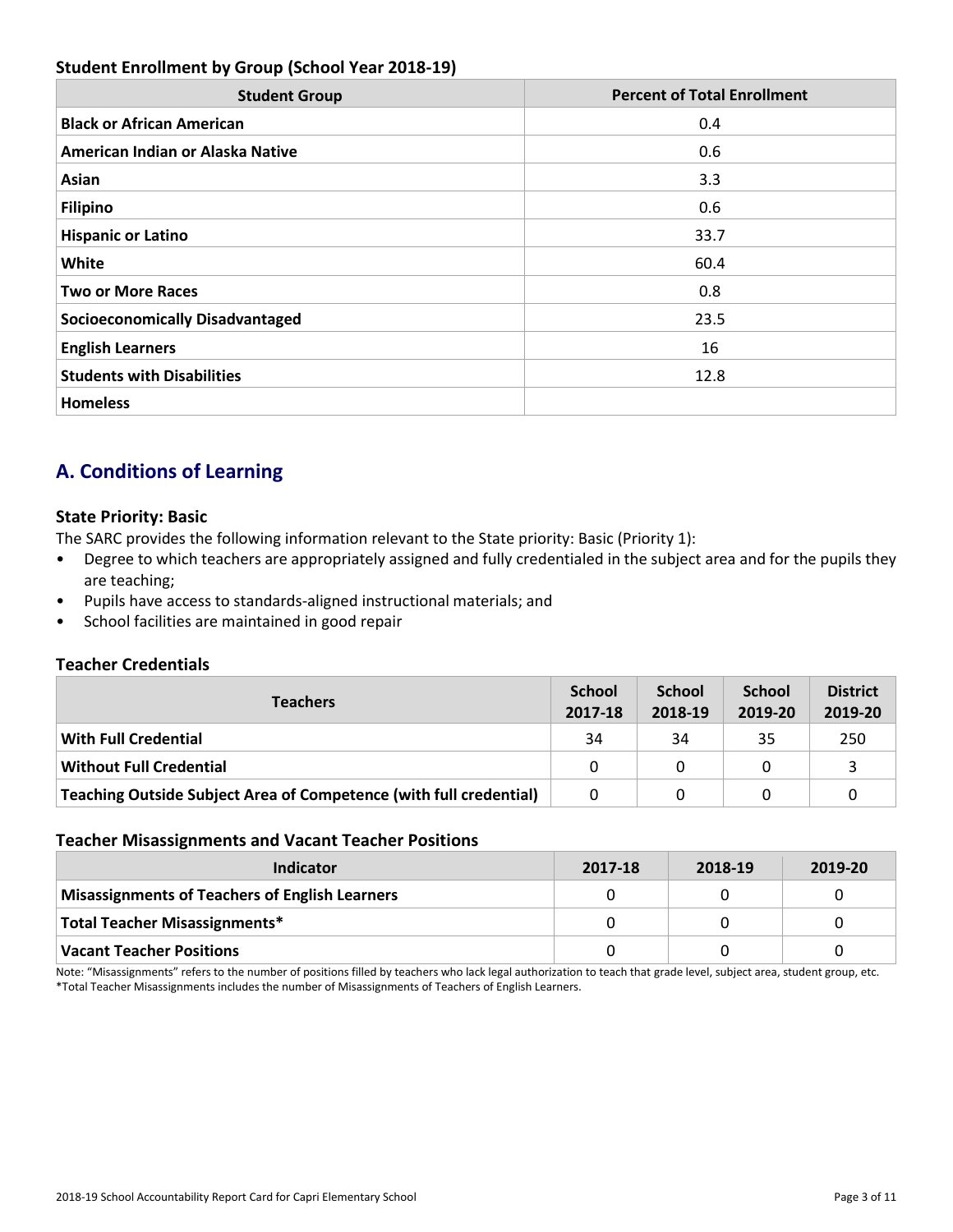### **Quality, Currency, Availability of Textbooks and Instructional Materials (School Year 2019-20)**

**Year and month in which data were collected:** September, 2019

| <b>Subject</b>                | <b>Textbooks and Other Instructional</b><br><b>Materials/year of Adoption</b> | <b>From Most</b><br>Recent<br><b>Adoption?</b> | <b>Percent Students</b><br><b>Lacking Own</b><br><b>Assigned Copy</b> |
|-------------------------------|-------------------------------------------------------------------------------|------------------------------------------------|-----------------------------------------------------------------------|
| <b>Reading/Language Arts</b>  | National Geographic/2017                                                      | Yes                                            | 0                                                                     |
| <b>Mathematics</b>            | Scott Foresman-Addison Wesley/2009                                            | Yes                                            | 0                                                                     |
| <b>Science</b>                | Houghton Mifflin/2007                                                         | Yes                                            | 0                                                                     |
| <b>History-Social Science</b> | Harcourt/2006                                                                 | Yes                                            | 0                                                                     |

### **School Facility Conditions and Planned Improvements (Most Recent Year)**

Capri Elementary School provides a safe, clean environment for all students, staff and volunteers. The school facilities were built in 1969 and currently include the library, multi-purpose room, staff lounge, science lab, twenty two permanent classrooms, seven portable classrooms, and two playgrounds. Improvements made in 2018-19: Replaced worn ramps to portables, new flooring throughout the entire campus, and the Capri garden area underwent a complete revitalization as a part of our Green Team work. In 2018, the library was beautified with paint and new flexible seating and is now known as Capri Commons. We also built two. new ball walls on the playground.

District maintenance supervisors are proactive and conduct inspections at school sites on a continual basis. Repairs necessary to keep the school in good repair and working order are completed in a timely manner. A work order process is used to ensure efficient service and that emergency repairs are given the highest priority. District maintenance has indicated that 100% of all toilets on school grounds are in working order.

### **School Facility Good Repair Status (Most Recent Year)**

Using the **most recently collected** FIT data (or equivalent), provide the following:

- Determination of repair status for systems listed
- Description of any needed maintenance to ensure good repair
- The year and month in which the data were collected
- The overall rating

### **Year and month of the most recent FIT report:** February 22, 2019

| <b>System Inspected</b>                                             | <b>Rating</b> | <b>Repair Needed and Action Taken or Planned</b> |
|---------------------------------------------------------------------|---------------|--------------------------------------------------|
| <b>Systems: Gas Leaks,</b><br>Mechanical/HVAC, Sewer                | Good          |                                                  |
| <b>Interior: Interior Surfaces</b>                                  | Good          |                                                  |
| <b>Cleanliness: Overall Cleanliness,</b><br>Pest/Vermin Infestation | Good          |                                                  |
| <b>Electrical: Electrical</b>                                       | Good          |                                                  |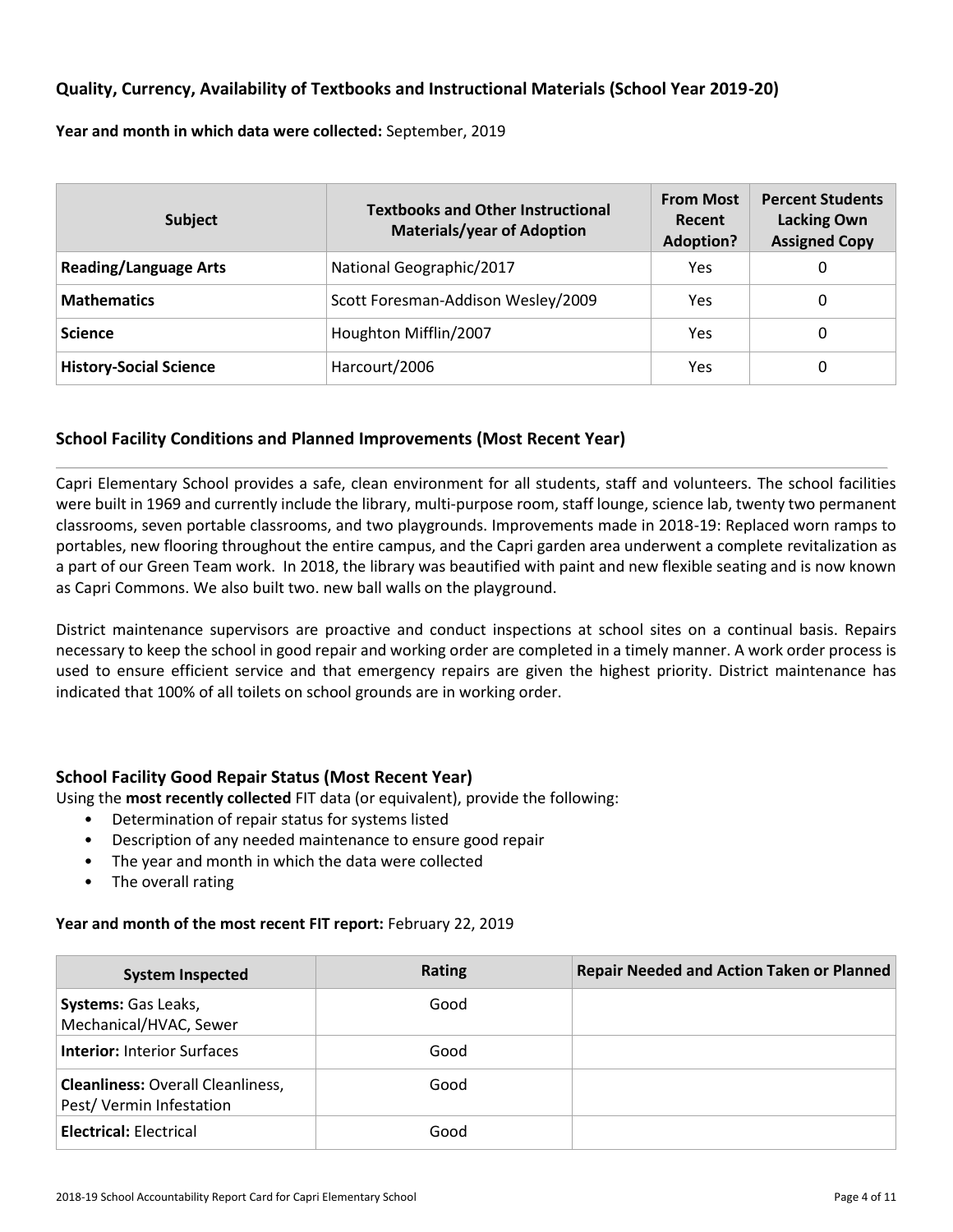| <b>System Inspected</b>                                                       | Rating    | <b>Repair Needed and Action Taken or Planned</b> |
|-------------------------------------------------------------------------------|-----------|--------------------------------------------------|
| Restrooms/Fountains: Restrooms,<br>Sinks/Fountains                            | Good      |                                                  |
| Safety: Fire Safety, Hazardous<br>Materials                                   | Good      |                                                  |
| Structural: Structural Damage,<br><b>Roofs</b>                                | Good      |                                                  |
| <b>External: Playground/School</b><br>Grounds, Windows/<br>Doors/Gates/Fences | Good      |                                                  |
| <b>Overall Rating</b>                                                         | Exemplary |                                                  |

# **B. Pupil Outcomes**

### **State Priority: Pupil Achievement**

The SARC provides the following information relevant to the State priority: Pupil Achievement (Priority 4):

- **Statewide assessments** (i.e., California Assessment of Student Performance and Progress [CAASPP] System, which includes the Smarter Balanced Summative Assessments for students in the general education population and the California Alternate Assessments [CAAs] for English language arts/literacy [ELA] and mathematics given in grades three through eight and grade eleven. Only eligible students may participate in the administration of the CAAs. CAAs items are aligned with alternate achievement standards, which are linked with the Common Core State Standards [CCSS] for students with the most significant cognitive disabilities); and
- The percentage of students who have successfully completed courses that satisfy the requirements for entrance to the University of California and the California State University, or career technical education sequences or programs of study.

# **CAASPP Test Results in ELA and Mathematics for All Students Grades Three through Eight and Grade Eleven**

### **Percentage of Students Meeting or Exceeding the State Standard**

| <b>Subject</b>                                                        | <b>School</b><br>2017-18 | <b>School</b><br>2018-19 | <b>District</b><br>2017-18 | <b>District</b><br>2018-19 | <b>State</b><br>2017-18 | <b>State</b><br>2018-19 |
|-----------------------------------------------------------------------|--------------------------|--------------------------|----------------------------|----------------------------|-------------------------|-------------------------|
| <b>English Language Arts/Literacy</b><br>$\sqrt{(grades 3-8 and 11)}$ | 70                       | 69                       | 75                         | 75                         | 50                      | 50                      |
| <b>Mathematics</b><br>$\vert$ (grades 3-8 and 11)                     | 68                       | 67                       | 71                         | 71                         | 38                      | 39                      |

Note: Percentages are not calculated when the number of students tested is ten or less, either because the number of students in this category is too small for statistical accuracy or to protect student privacy.

Note: ELA and mathematics test results include the Smarter Balanced Summative Assessment and the CAA. The "Percent Met or Exceeded" is calculated by taking the total number of students who met or exceeded the standard on the Smarter Balanced Summative Assessment plus the total number of students who met the standard (i.e., achieved Level 3-Alternate) on the CAAs divided by the total number of students who participated in both assessments.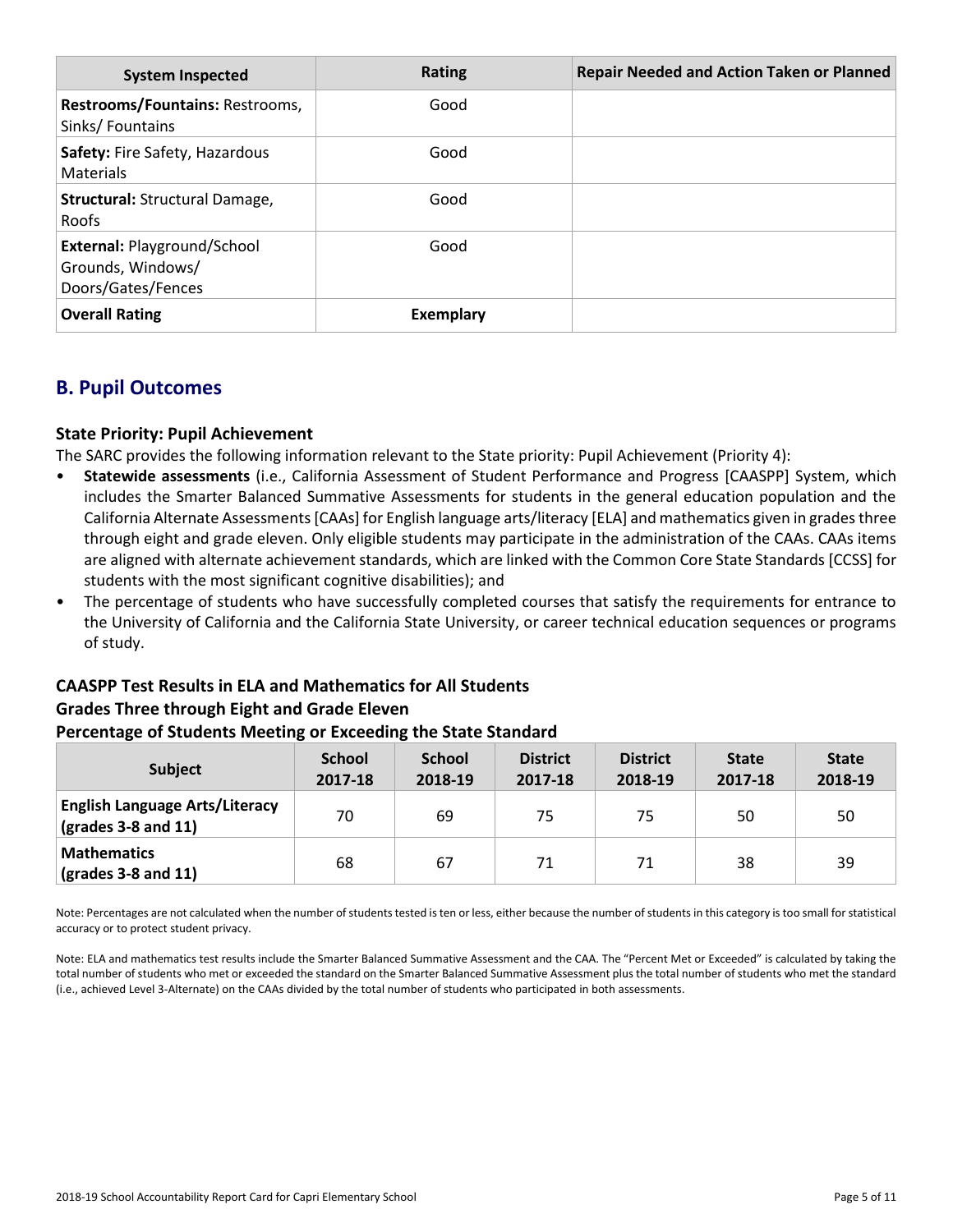### **CAASPP Test Results in ELA by Student Group Grades Three through Eight and Grade Eleven (School Year 2018-19)**

| <b>Student Group</b>                                 | <b>Total</b><br><b>Enrollment</b> | <b>Number</b><br><b>Tested</b> | Percent<br><b>Tested</b> | Percent<br><b>Not</b><br><b>Tested</b> | Percent<br>Met or<br><b>Exceeded</b> |
|------------------------------------------------------|-----------------------------------|--------------------------------|--------------------------|----------------------------------------|--------------------------------------|
| <b>All Students</b>                                  | 408                               | 403                            | 98.77                    | 1.23                                   | 69.15                                |
| <b>Male</b>                                          | 212                               | 208                            | 98.11                    | 1.89                                   | 65.22                                |
| <b>Female</b>                                        | 196                               | 195                            | 99.49                    | 0.51                                   | 73.33                                |
| <b>Black or African American</b>                     | $-$                               | $-$                            | $\qquad \qquad -$        | $\overline{\phantom{a}}$               | --                                   |
| American Indian or Alaska Native                     | $-\, -$                           | $-$                            | $\overline{\phantom{m}}$ | $\overline{\phantom{m}}$               | $\hspace{0.05cm}$ $\hspace{0.05cm}$  |
| Asian                                                | 16                                | 16                             | 100.00                   | 0.00                                   | 62.50                                |
| <b>Filipino</b>                                      | $\overline{\phantom{a}}$          | $-$                            | $\qquad \qquad -$        | $\overline{\phantom{a}}$               | $\overline{\phantom{a}}$             |
| <b>Hispanic or Latino</b>                            | 136                               | 132                            | 97.06                    | 2.94                                   | 49.24                                |
| Native Hawaiian or Pacific Islander                  |                                   |                                |                          |                                        |                                      |
| White                                                | 244                               | 243                            | 99.59                    | 0.41                                   | 80.17                                |
| <b>Two or More Races</b>                             | $\qquad \qquad -$                 | $-$                            | --                       | $\overline{\phantom{a}}$               | $\overline{\phantom{a}}$             |
| <b>Socioeconomically Disadvantaged</b>               | 91                                | 89                             | 97.80                    | 2.20                                   | 34.83                                |
| <b>English Learners</b>                              | 85                                | 82                             | 96.47                    | 3.53                                   | 24.39                                |
| <b>Students with Disabilities</b>                    | 77                                | 75                             | 97.40                    | 2.60                                   | 29.33                                |
| <b>Students Receiving Migrant Education Services</b> |                                   |                                |                          |                                        |                                      |
| <b>Foster Youth</b>                                  |                                   |                                |                          |                                        |                                      |
| <b>Homeless</b>                                      |                                   |                                |                          |                                        |                                      |

Note: ELA test results include the Smarter Balanced Summative Assessment and the CAA. The "Percent Met or Exceeded" is calculated by taking the total number of students who met or exceeded the standard on the Smarter Balanced Summative Assessment plus the total number of students who met the standard (i.e., achieved Level 3-Alternate) on the CAAs divided by the total number of students who participated in both assessments.

Note: Double dashes (--) appear in the table when the number of students is ten or less, either because the number of students in this category is too small for statistical accuracy or to protect student privacy.

Note: The number of students tested includes all students who participated in the test whether they received a score or not; however, the number of students tested is not the number that was used to calculate the achievement level percentages. The achievement level percentages are calculated using only students who received scores.

### **CAASPP Test Results in Mathematics by Student Group Grades Three through Eight and Grade Eleven (School Year 2018-19)**

| <b>Student Group</b> | <b>Total</b><br><b>Enrollment</b> | <b>Number</b><br><b>Tested</b> | Percent<br><b>Tested</b> | Percent<br><b>Not</b><br><b>Tested</b> | Percent<br>Met or<br><b>Exceeded</b> |
|----------------------|-----------------------------------|--------------------------------|--------------------------|----------------------------------------|--------------------------------------|
| <b>All Students</b>  | 408                               | 403                            | 98.77                    | 1.23                                   | 67.25                                |
| <b>Male</b>          | 212                               | 209                            | 98.58                    | 1.42                                   | 66.51                                |
| Female               | 196                               | 194                            | 98.98                    | 1.02                                   | 68.04                                |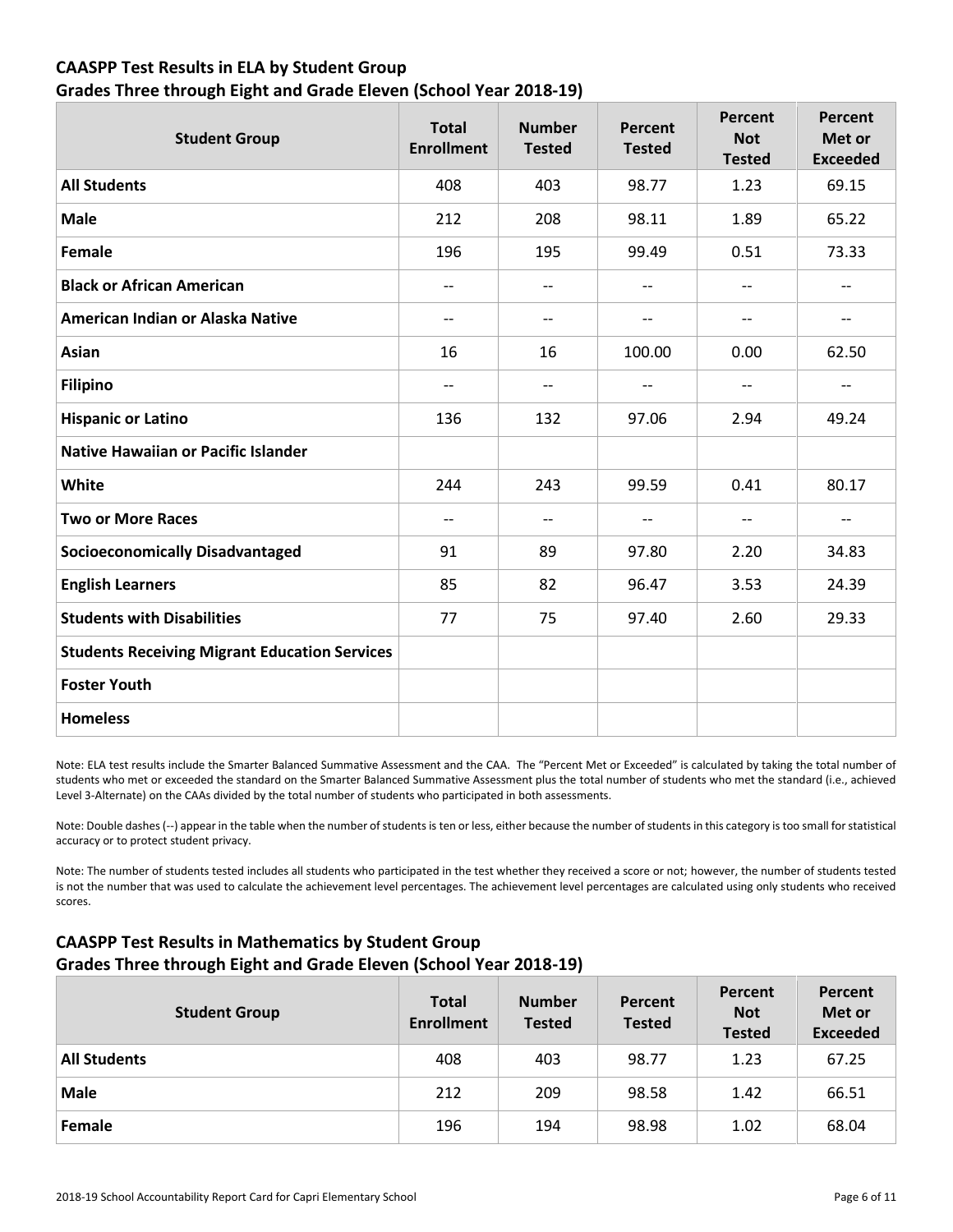| <b>Student Group</b>                                 | <b>Total</b><br><b>Enrollment</b> | <b>Number</b><br><b>Tested</b> | Percent<br><b>Tested</b> | Percent<br><b>Not</b><br><b>Tested</b> | Percent<br>Met or<br><b>Exceeded</b> |
|------------------------------------------------------|-----------------------------------|--------------------------------|--------------------------|----------------------------------------|--------------------------------------|
| <b>Black or African American</b>                     | $-$                               | $-$                            | $- -$                    | $-$                                    | $-$                                  |
| American Indian or Alaska Native                     | $-$                               | --                             | $\qquad \qquad -$        | $\qquad \qquad -$                      | --                                   |
| Asian                                                | 16                                | 16                             | 100.00                   | 0.00                                   | 75.00                                |
| <b>Filipino</b>                                      | $-$                               | --                             | $\qquad \qquad -$        | $-$                                    | $-$                                  |
| <b>Hispanic or Latino</b>                            | 136                               | 134                            | 98.53                    | 1.47                                   | 44.78                                |
| <b>Native Hawaiian or Pacific Islander</b>           |                                   |                                |                          |                                        |                                      |
| White                                                | 244                               | 242                            | 99.18                    | 0.82                                   | 79.34                                |
| <b>Two or More Races</b>                             | $-$                               | --                             | $-\,-$                   | $-$                                    | --                                   |
| <b>Socioeconomically Disadvantaged</b>               | 91                                | 90                             | 98.90                    | 1.10                                   | 30.00                                |
| <b>English Learners</b>                              | 85                                | 84                             | 98.82                    | 1.18                                   | 27.38                                |
| <b>Students with Disabilities</b>                    | 77                                | 75                             | 97.40                    | 2.60                                   | 24.00                                |
| <b>Students Receiving Migrant Education Services</b> |                                   |                                |                          |                                        |                                      |
| <b>Foster Youth</b>                                  |                                   |                                |                          |                                        |                                      |
| <b>Homeless</b>                                      |                                   |                                |                          |                                        |                                      |

Note: Mathematics test results include the Smarter Balanced Summative Assessment and the CAA. The "Percent Met or Exceeded" is calculated by taking the total number of students who met or exceeded the standard on the Smarter Balanced Summative Assessment plus the total number of students who met the standard (i.e., achieved Level 3-Alternate) on the CAAs divided by the total number of students who participated in both assessments.

Note: Double dashes (--) appear in the table when the number of students is ten or less, either because the number of students in this category is too small for statistical accuracy or to protect student privacy.

Note: The number of students tested includes all students who participated in the test whether they received a score or not; however, the number of students tested is not the number that was used to calculate the achievement level percentages. The achievement level percentages are calculated using only students who received scores.

### **CAASPP Test Results in Science for All Students Grades Five, Eight, and Ten Percentage of Students Meeting or Exceeding the State Standard**

| <b>Subject</b>                        | <b>School</b> | <b>School</b> | <b>District</b> | <b>District</b> | <b>State</b> | <b>State</b> |
|---------------------------------------|---------------|---------------|-----------------|-----------------|--------------|--------------|
|                                       | 2017-18       | 2018-19       | 2017-18         | 2018-19         | 2017-18      | 2018-19      |
| Science (grades 5, 8 and high school) | N/A           | N/A           | N/A             | N/A             | N/A          | N/A          |

Note: Cells with N/A values do not require data.

Note: This is a placeholder for the California Science Test (CAST) which was administered operationally during the 2018-19 school year. However, these data are not available for inclusion in the 2018-19 SARC posting due February 1, 2020. These data will be included in the 2019-20 SARC posting due February 1, 2021.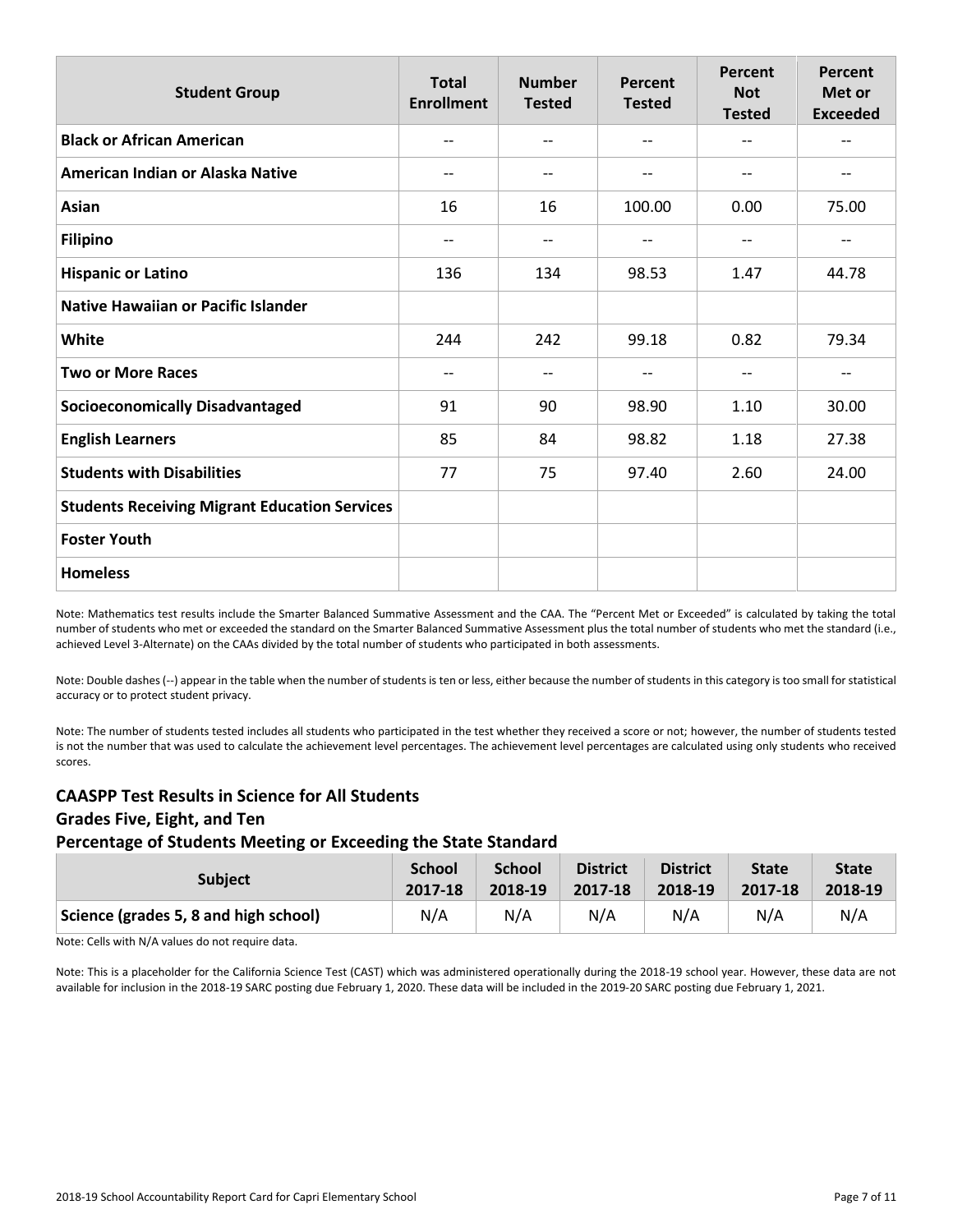### **State Priority: Other Pupil Outcomes**

The SARC provides the following information relevant to the State priority: Other Pupil Outcomes (Priority 8):

Pupil outcomes in the subject areas of physical education.

### **California Physical Fitness Test Results (School Year 2018-19)**

| Grade Level | <b>Percentage of Students</b> | <b>Percentage of Students</b> | <b>Percentage of Students</b> |
|-------------|-------------------------------|-------------------------------|-------------------------------|
|             | <b>Meeting Four of Six</b>    | <b>Meeting Five of Six</b>    | <b>Meeting Six of Six</b>     |
|             | <b>Fitness Standards</b>      | <b>Fitness Standards</b>      | <b>Fitness Standards</b>      |
|             | 12.1                          | 22.0                          | 49.5                          |

Note: Percentages are not calculated and double dashes (--) appear in the table when the number of students tested is ten or less, either because the number of students in this category is too small for statistical accuracy or to protect student privacy.

# **C. Engagement**

### **State Priority: Parental Involvement**

The SARC provides the following information relevant to the State priority: Parental Involvement (Priority 3):

• Efforts the school district makes to seek parent input in making decisions for the school district and each school site.

### **Opportunities for Parental Involvement (School Year 2019-20)**

Parents and the community are very supportive of the educational program at Capri Elementary School. We hold a variety of events, programs, and activities throughout the school year for parents to become actively involved in their child's school and education: Fall Festival, Capri De Mayo, Art Experiences, Jog-a-thon, Book Fair, Capri Reads Reception, Parent Teacher Association (PTA) meetings, family dinners and restaurant nights, family curriculum nights, Open House, and Back to School Night.

### **State Priority: School Climate**

The SARC provides the following information relevant to the State priority: School Climate (Priority 6):

- Pupil suspension rates;
- Pupil expulsion rates; and
- Other local measures on the sense of safety.

#### **Suspensions and Expulsions**

| Rate               | <b>School</b><br>2016-17 | <b>School</b><br>2017-18 | <b>School</b><br>2018-19 | <b>District</b><br>2016-17 | <b>District</b><br>2017-18 | <b>District</b><br>2018-19 | <b>State</b><br>2016-17 | <b>State</b><br>2017-18 | <b>State</b><br>2018-19 |
|--------------------|--------------------------|--------------------------|--------------------------|----------------------------|----------------------------|----------------------------|-------------------------|-------------------------|-------------------------|
| <b>Suspensions</b> | 0.0                      | 0.6                      | 0.0                      | 0.3                        | 0.4                        | 0.2                        | 3.6                     | 3.5                     | 3.5                     |
| <b>Expulsions</b>  | 0.0                      | 0.0                      | 0.0                      | 0.0                        | 0.0                        | 0.0                        |                         | 0.1                     | 0.1                     |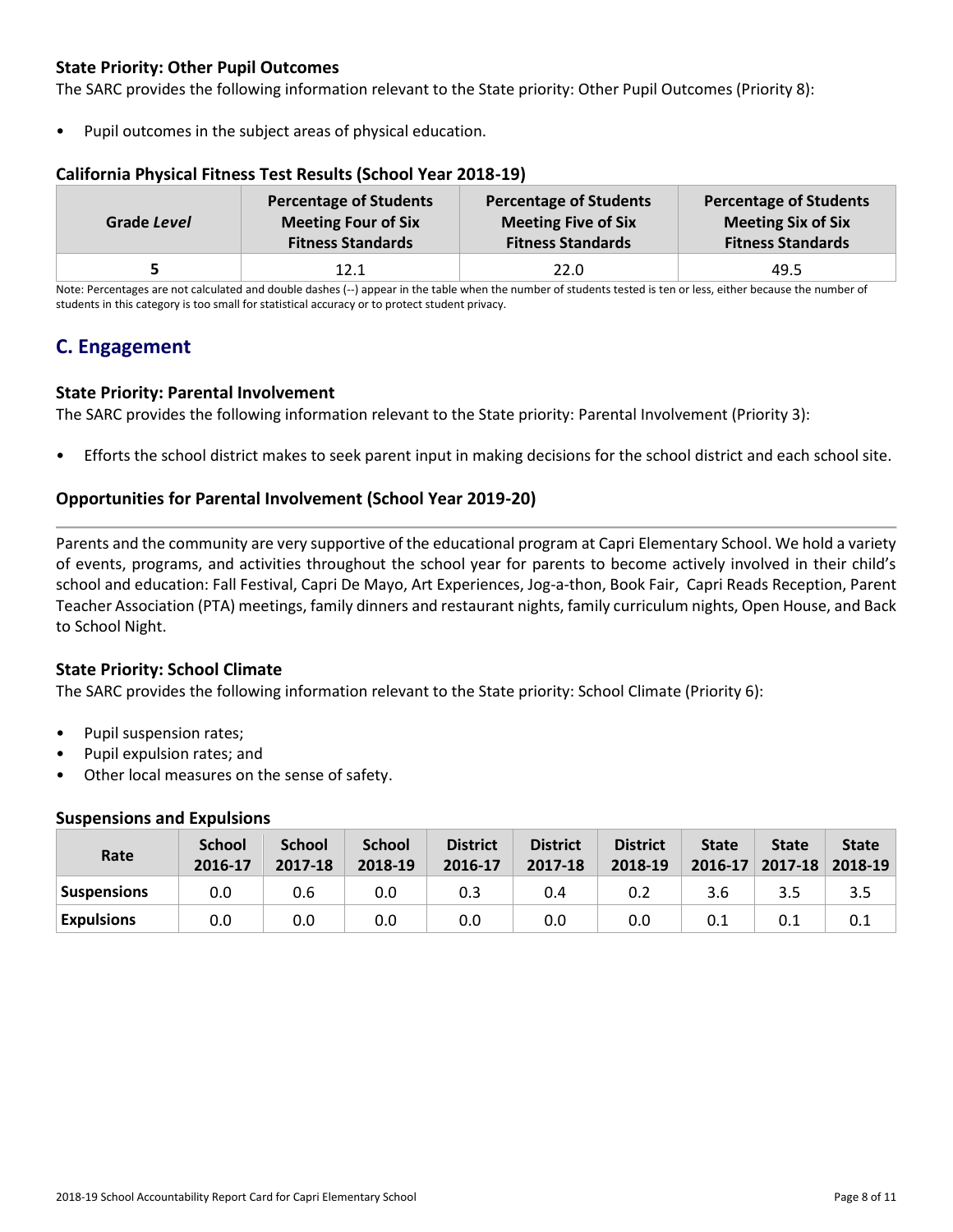### **School Safety Plan (School Year 2019-20)**

Maintaining a safe and orderly environment is essential to learning. The Comprehensive School Safety Plan (CSSP) is developed by Capri Elementary in consultation with local law enforcement/Emergency Preparedness staff, School Site Council (SSC) and Administrative Services in order to comply with Senate Bill 187. It was most recently updated and reviewed in September 2019 and accepted by the Board of Trustees in November 2019.

The CSSP includes elements such as emergency plans and procedures, including the Run, Hide, Fight Model, the School Protection Evacuation Plan for Wildfire, school rules and school dress codes. Fire drills are conducted monthly, earthquake drills are held four times a year, and two lockdown exercise drills are practiced each year. All schools in the district are closed campuses, and visitors must immediately register in the school office before entering the campus. School access is monitored by administrators, teachers and other school staff.

## **D. Other SARC Information**

The information in this section is required to be in the SARC but is not included in the state priorities for LCFF.

| Grade<br>Level          | Average<br><b>Class</b><br><b>Size</b> | # of<br><b>Size</b><br>$1 - 20$ | # of<br><b>Size</b><br>21-32 | # of<br>Classes* Classes* Classes*<br><b>Size</b><br>$33+$ | Average<br><b>Class</b><br><b>Size</b> | # of<br><b>Size</b><br>$1 - 20$ | # of<br> Classes* Classes* Classes* <br><b>Size</b><br>$21 - 32$ | # of<br><b>Size</b><br>$33+$ | Average<br><b>Class</b><br><b>Size</b> | # of<br> Classes* Classes* Classes*<br><b>Size</b><br>$1 - 20$ | # of<br><b>Size</b><br>$21 - 32$ | 2016-17 2016-17 2016-17 2016-17 2017-18 2017-18 2017-18 2017-18 2017-18 2018-19 2018-19 2018-19 2018-19<br># of<br><b>Size</b><br>$33+$ |
|-------------------------|----------------------------------------|---------------------------------|------------------------------|------------------------------------------------------------|----------------------------------------|---------------------------------|------------------------------------------------------------------|------------------------------|----------------------------------------|----------------------------------------------------------------|----------------------------------|-----------------------------------------------------------------------------------------------------------------------------------------|
| К                       | 25                                     |                                 | 4                            |                                                            | 24                                     |                                 | 4                                                                |                              | 21                                     | 2                                                              | 3                                |                                                                                                                                         |
| $\mathbf{1}$            | 25                                     |                                 | 4                            |                                                            | 25                                     |                                 | 4                                                                |                              | 25                                     |                                                                | 4                                |                                                                                                                                         |
| $\overline{2}$          | 23                                     | $\mathbf{1}$                    | 4                            |                                                            | 23                                     |                                 | 4                                                                |                              | 24                                     |                                                                | 4                                |                                                                                                                                         |
| $\overline{\mathbf{3}}$ | 23                                     |                                 | 4                            |                                                            | 23                                     |                                 | 5                                                                |                              | 21                                     | $\overline{2}$                                                 | 3                                |                                                                                                                                         |
| $\overline{\mathbf{4}}$ | 30                                     |                                 | 3                            |                                                            | 25                                     |                                 | 3                                                                |                              | 26                                     |                                                                | 4                                |                                                                                                                                         |
| 5                       | 29                                     |                                 | 4                            |                                                            | 30                                     |                                 | 4                                                                |                              | 30                                     |                                                                | $\overline{2}$                   |                                                                                                                                         |
| 6                       | 32                                     |                                 | $\overline{2}$               | $\mathbf{1}$                                               | 29                                     |                                 | 4                                                                |                              | 30                                     |                                                                | 5                                |                                                                                                                                         |
| Other**                 |                                        |                                 |                              |                                                            |                                        |                                 |                                                                  |                              |                                        |                                                                |                                  |                                                                                                                                         |

### **Average Class Size and Class Size Distribution (Elementary)**

\*Number of classes indicates how many classes fall into each size category (a range of total students per class).

\*\* "Other" category is for multi-grade level classes.

### **Ratio of Academic Counselors to Pupils (School Year 2018-19)**

| TH.<br>ापट           | Ratic   |
|----------------------|---------|
| Academic Counselors* | $\cdot$ |

\*One Full Time Equivalent (FTE) equals one staff member working full time; one FTE could also represent two staff members who each work 50 percent of full time.

### **Student Support Services Staff (School Year 2018-19)**

| <b>Title</b>                                                         | Number of FTE*<br><b>Assigned to School</b> |
|----------------------------------------------------------------------|---------------------------------------------|
| <b>Counselor (Academic, Social/Behavioral or Career Development)</b> |                                             |
| Library Media Teacher (Librarian)                                    |                                             |
| Library Media Services Staff (Paraprofessional)                      |                                             |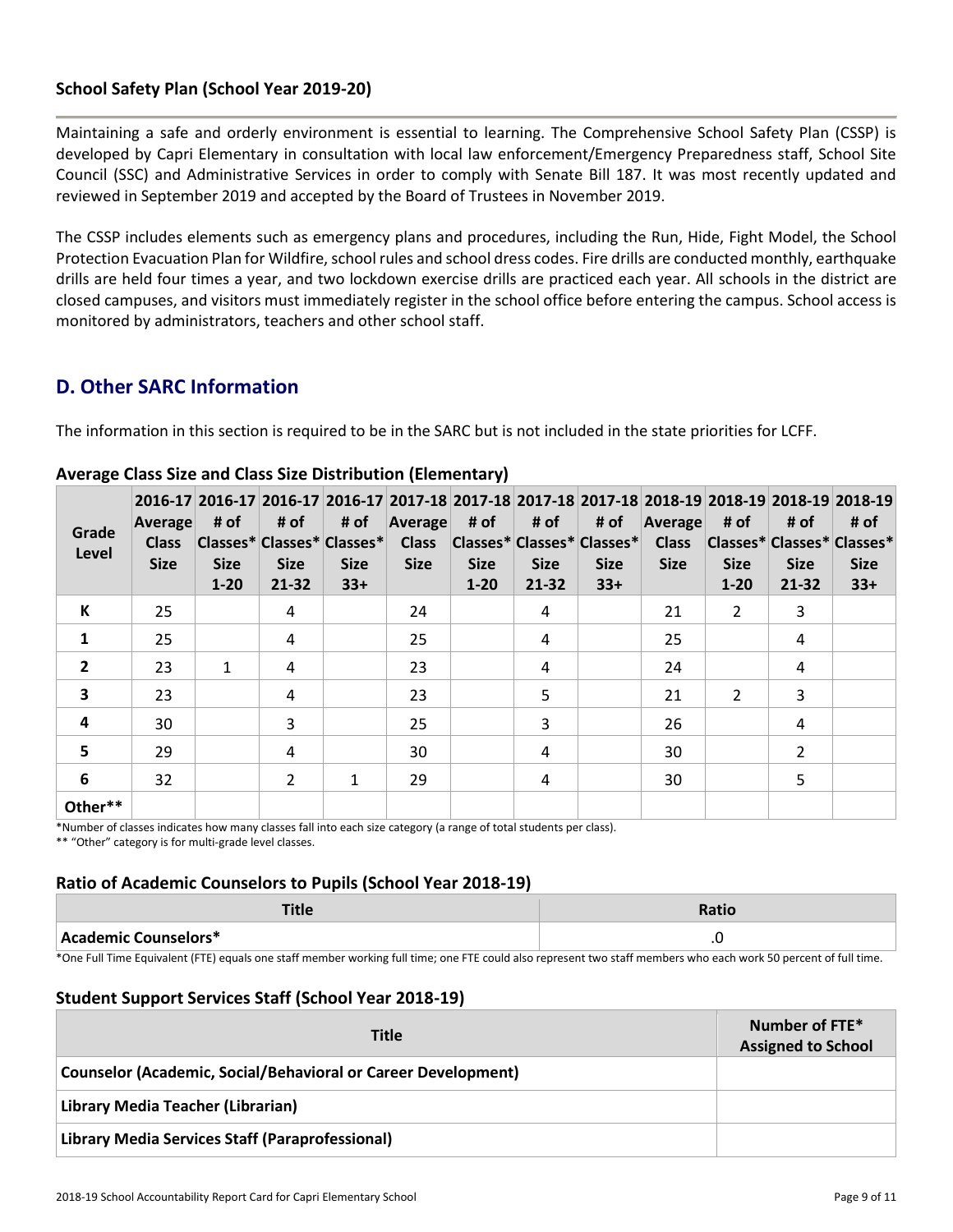| <b>Title</b>                              | Number of FTE*<br><b>Assigned to School</b> |
|-------------------------------------------|---------------------------------------------|
| Psychologist                              | 1.0                                         |
| <b>Social Worker</b>                      |                                             |
| <b>Speech/Language/Hearing Specialist</b> | 1.0                                         |
| <b>Resource Specialist (non-teaching)</b> | 4.0                                         |

\*One Full Time Equivalent (FTE) equals one staff member working full time; one FTE could also represent two staff members who each work 50 percent of full time.

#### **Expenditures Per Pupil and School Site Teacher Salaries (Fiscal Year 2017-18)**

| Level                                                | <b>Total</b><br><b>Expenditures</b><br><b>Per Pupil</b> | <b>Expenditures</b><br><b>Per Pupil</b><br>(Restricted) | <b>Expenditures</b><br><b>Per Pupil</b><br>(Unrestricted) | Average<br><b>Teacher</b><br><b>Salary</b> |
|------------------------------------------------------|---------------------------------------------------------|---------------------------------------------------------|-----------------------------------------------------------|--------------------------------------------|
| <b>School Site</b>                                   | \$13,018.39                                             | \$4,668.26                                              | \$8,350.13                                                | \$71,957.00                                |
| <b>District</b>                                      | N/A                                                     | N/A                                                     | \$8,580.00                                                | \$80,974.00                                |
| <b>Percent Difference - School Site and District</b> | N/A                                                     | N/A                                                     | $-2.7$                                                    |                                            |
| <b>State</b>                                         | N/A                                                     | N/A                                                     | \$7,506.64                                                | \$82,663.00                                |
| <b>Percent Difference - School Site and State</b>    | N/A                                                     | N/A                                                     | 13.5                                                      |                                            |

Note: Cells with N/A values do not require data.

**The California Department of Education issued guidance to LEAs on August 1, 2018, regarding how to calculate school-level per-pupil expenditures that will be reported on 2018-19 report cards.**

### **Types of Services Funded (Fiscal Year 2018-19)**

In addition to general fund State funding, Encinitas Union School District receives State and Federal categorical funding for special programs that include categorical, special education and support programs. These programs included Special Education, Title I, Title II and Title III, where applicable, Mental Health and Instructional Materials.

### **Teacher and Administrative Salaries (Fiscal Year 2017-18)**

| Category                                             | <b>District</b><br>Amount | <b>State Average</b><br><b>For Districts</b><br><b>In Same Category</b> |
|------------------------------------------------------|---------------------------|-------------------------------------------------------------------------|
| <b>Beginning Teacher Salary</b>                      | \$45,545                  | \$45,741                                                                |
| <b>Mid-Range Teacher Salary</b>                      | \$75,064                  | \$81,840                                                                |
| <b>Highest Teacher Salary</b>                        | \$111,331                 | \$102,065                                                               |
| <b>Average Principal Salary (Elementary)</b>         | \$132,290                 | \$129,221                                                               |
| <b>Average Principal Salary (Middle)</b>             | \$0                       | \$132,874                                                               |
| <b>Average Principal Salary (High)</b>               | \$0                       | \$128,660                                                               |
| <b>Superintendent Salary</b>                         | \$231,817                 | \$224,581                                                               |
| <b>Percent of Budget for Teacher Salaries</b>        | 40%                       | 36%                                                                     |
| <b>Percent of Budget for Administrative Salaries</b> | 6%                        | 5%                                                                      |

For detailed information on salaries, see the CDE Certificated Salaries & Benefits web page at https://www.cde.ca.gov/ds/fd/cs/.